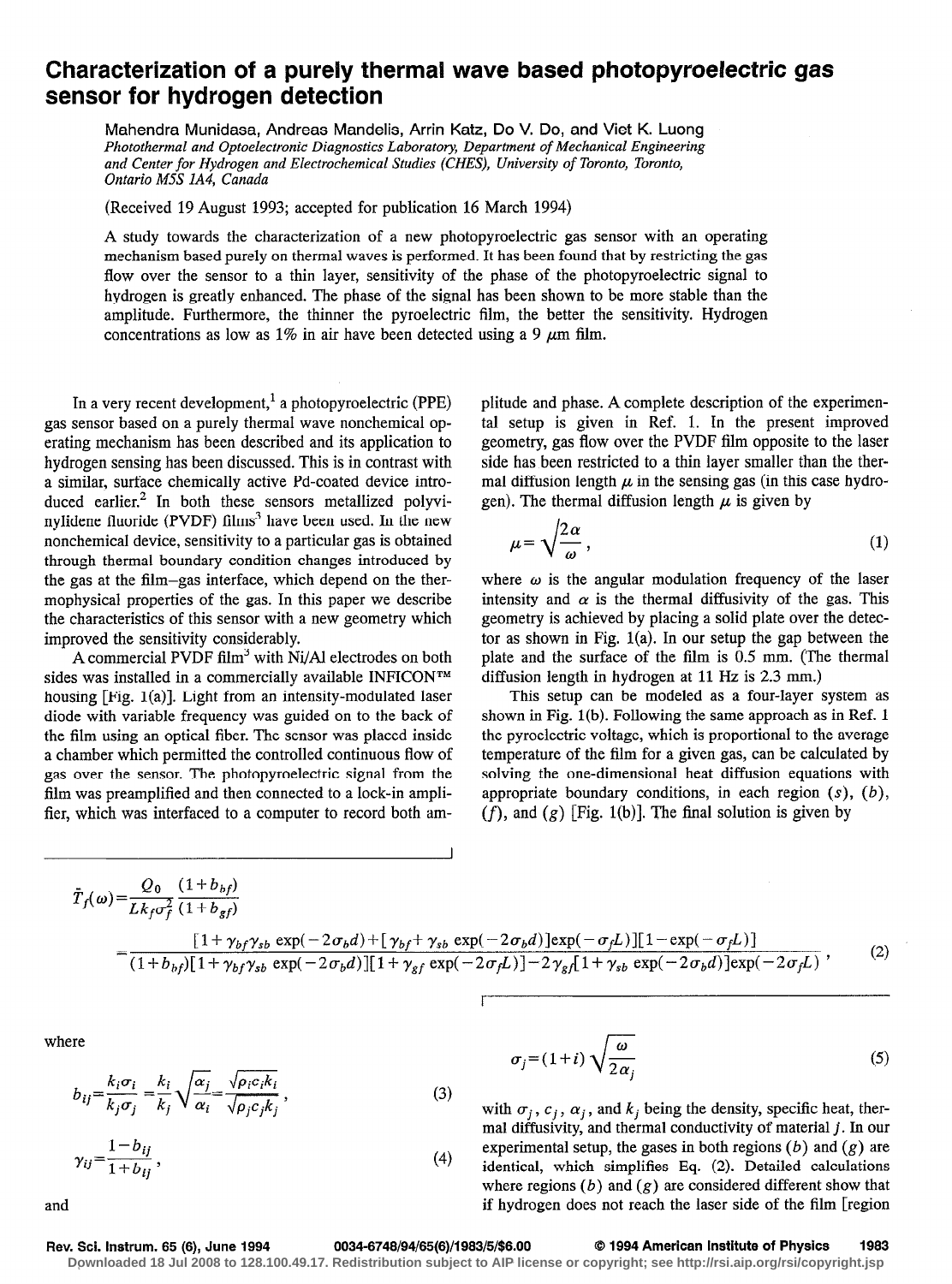



FIG. 2. Theoretical (solid line) and experimental (discrete squares) phase difference between 100% hydrogen and pure air as a function of laser modulation frequency.

FIG. 1. (a) Cross-sectional view (left) and top view (right) of the PVDF film with the a plate (cap) over it. (b) Basic geometry of the sensor. PVDF film (f) of thickness L with a semi-infinite region of gas on the laser side (g) and a gas layer  $(b)$  of thickness  $d$  on the opposite side, followed by a semi-infinite region of solid  $(s)$ .

 $(g)$ ], which may be the case of a future miniaturized redesign of this sensor, the drop in sensitivity is insignificant. When the detector is placed in two different gases, g1 and  $g2$  (e.g., 100% H<sub>2</sub> and 100% air), the amplitude ratio and the phase difference can be found by separating the real and imaginary parts of

$$
\frac{T_f(\omega;g_1)}{\bar{T}_f(\omega;g_2)},\tag{6}
$$

respectively (see appendix for details).

The theoretical behavior of the phase difference as a function of the laser modulation frequency is shown in Fig. 2 (solid line). The following thermophysical parameters have been used in calculating the curve;  $k_{\text{air}} = 26.14 \times 10^{-3}$  $W \text{ m}$ <sup>-</sup>  $W m$   $K$  $\alpha_{\text{air}}$ =22.03×10 m<sup>2</sup> s<sup>-</sup>, k<sub>H</sub>=182×10 <sup>3</sup>  $\alpha_{\text{H}}$ =155.4×10  $^{\circ}$  m<sup>2</sup> s<sup>-1</sup>,<sup>4</sup> k<sub>f</sub>=190×10 W m  $\cdot$  K  $\cdot$ ,  $\alpha_f$ =8X10  $\cdot$  m<sup>2</sup>s  $\cdot$ . A film of thickness 28  $\mu$ m, gas layer of thickness  $d = 0.5$  mm, and a solid plate of glass  $(k_{\text{glass}}=1.3 \text{ W m} \cdot \text{K}$  and  $\alpha_{\text{glass}}=7.8\times10^{-7} \text{ m} \cdot \text{s}^{-1}$ from Ref. 4) has been assumed reflecting the experimental situation. Corresponding experimental phase differences at several frequencies are shown as discrete points in the same graph. The present configuration shows  $\sim$ 350% increase in phase difference compared to the open detector<sup>1</sup> at 10 Hz. In fact, the amplitude ratio becomes less sensitive to hydrogen when capped (placing a solid plate over the sensor). It can be

shown theoretically that the phase sensitivity of the sensor to hydrogen gas with different capping materials such as aluminum, glass, and rubber changes only slightly, which is not observable experimentally. The reason is that the signal is a function of  $k/(\alpha)^{1/2}$  of the capping material and is relatively insensitive to a change of less than two orders of magnitude of this quantity.

Plots of Eqs. (A14) and (A15) show that the sensitivity of the detector increases with decreasing film thickness in both amplitude and phase channels. The amplitude ratio and



FIG. 3. Theoretically calculated amplitude ratio (solid) and phase difference (dotted) between 100% hydrogen and pure air as a function of PVDF film thickness.

### 1984 Rev. Sci. Instrum., Vol. 65, No. 6, June 1994 **Photopyroelectric gas sensor** Photopyroelectric gas sensor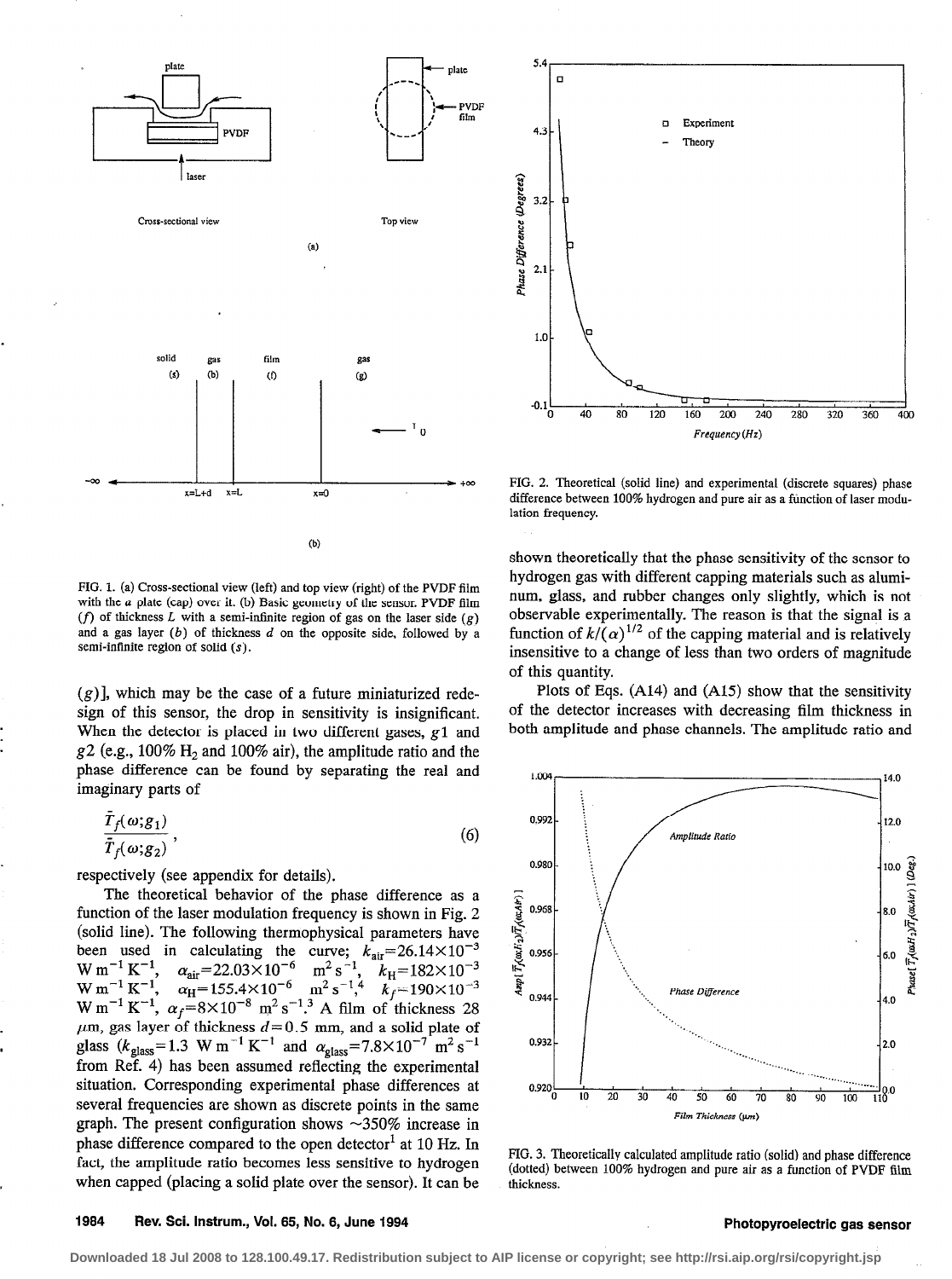

FIG. 4. The experimental phase of the PPE signal for two cycles of pure air and 1% hydrogen in air. PVDF film thickness  $L=9 \mu m$ .

the phase difference as a function of film thickness  $L$  at  $10$ Hz for 100% air and 100% hydrogen is shown in Pig. 3. With a  $28$ - $\mu$ m-thick PVDF film we were able to detect only down to 5% hydrogen in air, but with a 9- $\mu$ m-thick film we were able to go down to 1% hydrogen in air (Fig. 4). At these low concentrations signal changes due to hydrogen were observed only in the phase channel.

Figure 5 shows data taken immediately after a new 28-  $\mu$ m-thick film was inserted in the housing. Several cycles of 100% hydrogen and 100% air are shown with a capped PVDF film at 21 Hz. These data show that the film responds immediately to hydrogen whereas in the Pd-PVDF chemical sensor several cycles of hydrogen exposure are required until a stabilized response is achieved. Furthermore, the phase of



FIG. 5. The amplitude (dashed) and the phase (solid) of the PPE signal for the first four cycles of pure hydrogen and pure air immediately after inserting a fresh film of thickness 28  $\mu$ m.



FIG. 6. Solid lines show (a) amplitude and (b) phase of the signal for two cycles of pure hydrogen and pure air at a flow rate of 500 ml/min after film exposure to the system ambient for several hours. Dotted lines show the (a) amplitude and (b) phase for one cycle of pure hydrogen and pure air at a flow rate of 60 ml/min.

the signal shows excellent quality, reproducibility, and reversibility, whereas the amplitude drifts. Figure 6 shows data taken several hours later (solid lines) where the amplitude has stabilized. Here as well the phase data look far superior and have not drifted or changed in magnitude during the idle period. This experiment was repeated after the optical fiber was disconnected from the chamber and reinserted after half an hour. The amplitude started drifting again as before. After some time the amplitude stopped drifting. This suggests that the change is due to the drift in the dc temperature of the film. For the data shown so far, the flow rate of both gases was 500 ml  $min^{-1}$ . Dotted lines in Fig. 6 show the amplitude and phase change due to 100% hydrogen relative to pure air at a flow rate of 60 ml/min. This clearly shows that the saturation level of the signal is independent of the flow rate

### Rev. Sci. Instrum., Vol. 65, No. 6, June 1994 **Photopyroelectric gas sensor** , . 1985

**Downloaded 18 Jul 2008 to 128.100.49.17. Redistribution subject to AIP license or copyright; see http://rsi.aip.org/rsi/copyright.jsp**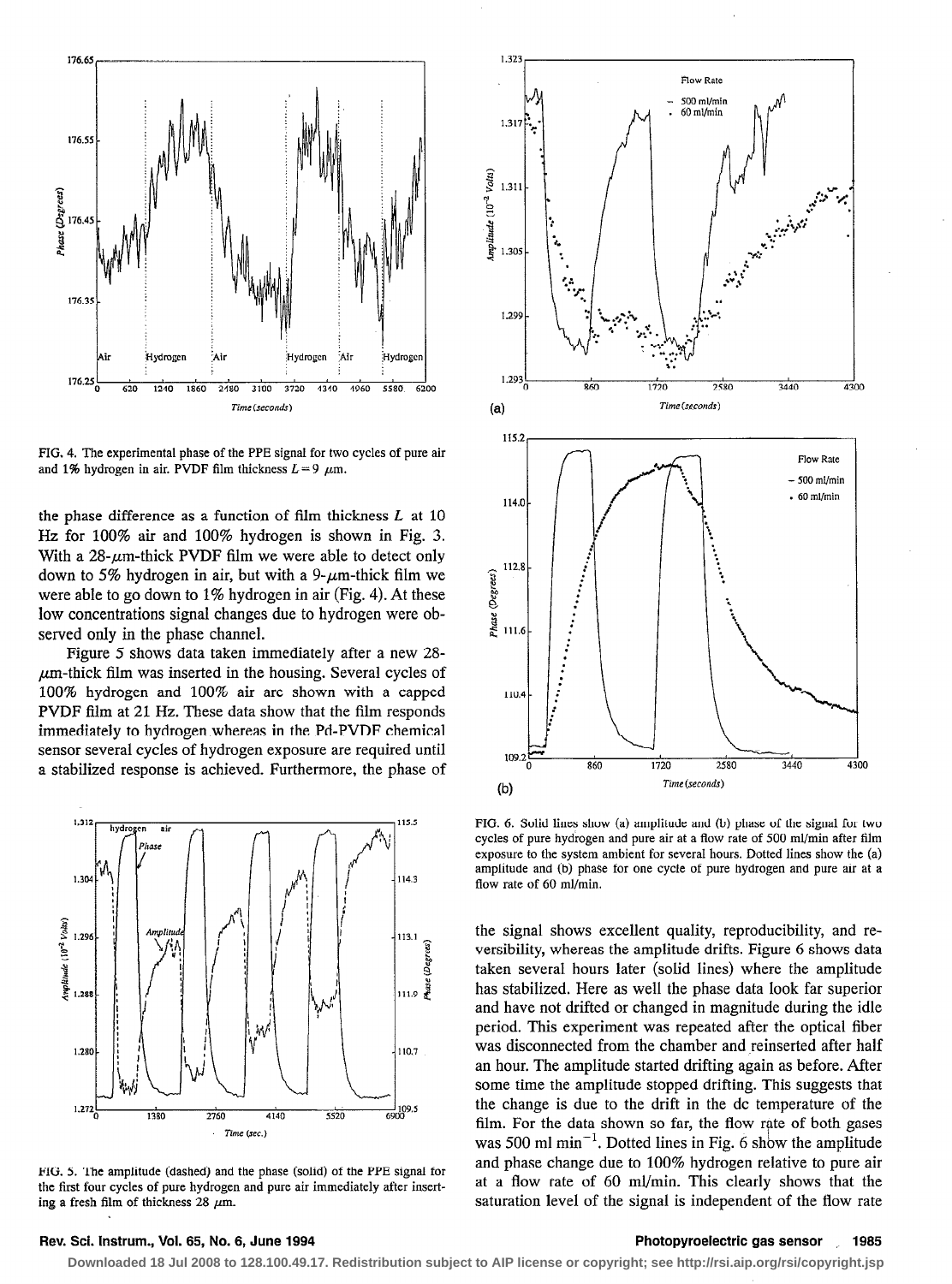

FIG. 7. The phase of the PPE signal for pure helium (solid line) and air compared with pure hydrogen (dotted line) and air.

(at least at flow rates less than 500 ml/min) and it only determines the rate at which the saturation is achieved.

As discussed in Ref. 1, this PPE sensor also shows good sensitivity to helium. Figure 7 (solid line) shows the phase of the PPE signal for 100% helium relative to pure air. The data for  $100\%$  hydrogen shown in Fig.  $6(b)$  are repeated here for comparison. The change in phase due to helium is  $\sim 81\%$  of

the phase change due to hydrogen and Eq. (6) predicts a change of 79%  $(k_{\text{He}} = 152 \times 10^{-3} \text{ W m}^{-1} \text{ K}^{-1}$  and<br>  $\alpha_{\text{H}} = 180 \times 10^{-6} \text{ m}^2 \text{ s}^{-1}$  from Ref. 4). The discrepancy may be due to the three dimensionality of the heat flow in the experiment where the optical fiber was very close to the film.

In conclusion, we have successfully demonstrated the reproducibility and the reversibility of a nonchemical photopyroelectric hydrogen gas sensor. Irreversible sensitivity loss with each successive introduction of hydrogen up to several exposures reported for Pd-based chemical sensors<sup>5</sup> is not present in this detector. Therefore, it is not necessary to reactivate the sensor after a prolonged idle time. Since any inexpensive metal can be used as electrodes, the cost of the sensor is greatly reduced.

We have demonstrated two ways of improving the sensitivity of the sensor; (1) by placing a cap over the film so that the gas flow over the detector is restricted to a thin laver. and (2) by using a thinner film. The data strongly suggest that the phase of the signal is the channel to be used in terms of stability. Although the sensitivity of this sensor is not as good as the Pd-based sensor, a reasonably good sensitivity of 1% hydrogen in air has been achieved. It is important to note that this concentration  $(1\%)$  is not believed to be an absolute minimum. A future optimization of our setup is expected to better this level of sensitivity.

## **APPENDIX**

Assuming both sides of the film [region  $(b)$  and  $(g)$  in Fig.  $1(b)$ ] are exposed to the same gas, the ratio of the signals in hydrogen and in air is given by

$$
\frac{\bar{T}_f(\omega; \text{H}_2)}{\bar{T}_f(\omega; \text{Air})} = \frac{(1+b_a)}{(1+b_h)} \frac{\text{[Ren1+Ren2}+i(\text{Im}1+\text{Im}12)]}{\text{[Red1+Red2}+i(\text{Im}1+\text{Im}12)]} \frac{\text{[Ren3}+i\text{Im}13\text{]}}{\text{[Red3}+i\text{Im}13\text{]}}\,,\tag{A1}
$$

with the following definitions:

$$
Ren1 = (1 + b_{af})(1 + \gamma_{af} \exp(-2La_f)\cos(2La_f)
$$
  
+  $\gamma_{af}\gamma_{sa} \exp(-2da_a)\cos(2da_a) + \gamma_{af}^2\gamma_{sa}$   
 $\times \exp[-2(da_a + La_f)]\cos(2da_a + 2La_f)),$  (A2)

$$
\text{Ren2} = 2\,\gamma_{af} \, \exp(-2La_f)\cos(2La_f) - 2\,\gamma_{af}\,\gamma_{sa}
$$
\n
$$
\times \exp[-2(da_a + La_f)]\cos(2da_a + 2La_f), \quad \text{(A3)}
$$

$$
\text{Im}1 = -(1 + b_{af})(\gamma_{af} \exp(-2La_f)\sin(2La_f) + \gamma_{af}\gamma_{sa} \exp(-2da_a)\sin(2da_a) + \gamma_{af}^2\gamma_{sa} \times \exp[-2(da_a + La_f)]\sin(2da_a + 2La_f)),
$$
\n(A4)

$$
\begin{aligned} \text{Im} \eta &= 2 \gamma_{af} \left[ \exp(-2La_f) \sin(2La_f) + \gamma_{sa} \right] \\ &\times \exp[-2(da_a + La_f)] \sin(2da_a + 2La_f)], \end{aligned} \tag{A5}
$$

$$
Red1 = (1 + b_{af})(1 + \gamma_{hf} \exp(-2La_f)\cos(2La_f)
$$
  
+  $\gamma_{hf}\gamma_{sh} \exp(-2da_h)\cos(2da_h) + \gamma_{hf}^2\gamma_{sh}$   
 $\times \exp[-2(da_h + La_f)]\cos(2da_h + 2La_f)),$ 

$$
(\mathbf{A6})
$$

$$
Red2 = -2\gamma_{hf} [exp(-2La_f)cos(2La_f) + \gamma_{sh}
$$
  
×exp[-2(da\_h+La\_f)]cos(2da\_h+2La\_f)], (A7)

$$
\begin{aligned} \text{Imd1} &= -(1 + b_{hf}) [\gamma_{hf} \exp(-2La_f)\sin(2La_f) \\ &+ \gamma_{hf}\gamma_{sh} \exp(-2da_h)\sin(2da_h) + \gamma_{hf}^2\gamma_{sh} \\ &\times \exp[-2(da_h + La_f)]\sin(2da_h + 2La_f)], \text{ (A8)} \end{aligned}
$$

### 1986 Rev. Sci. Instrum., Vol. 65, No. 6, June 1994

### Photopyroelectric gas sensor

Downloaded 18 Jul 2008 to 128.100.49.17. Redistribution subject to AIP license or copyright; see http://rsi.aip.org/rsi/copyright.jsp